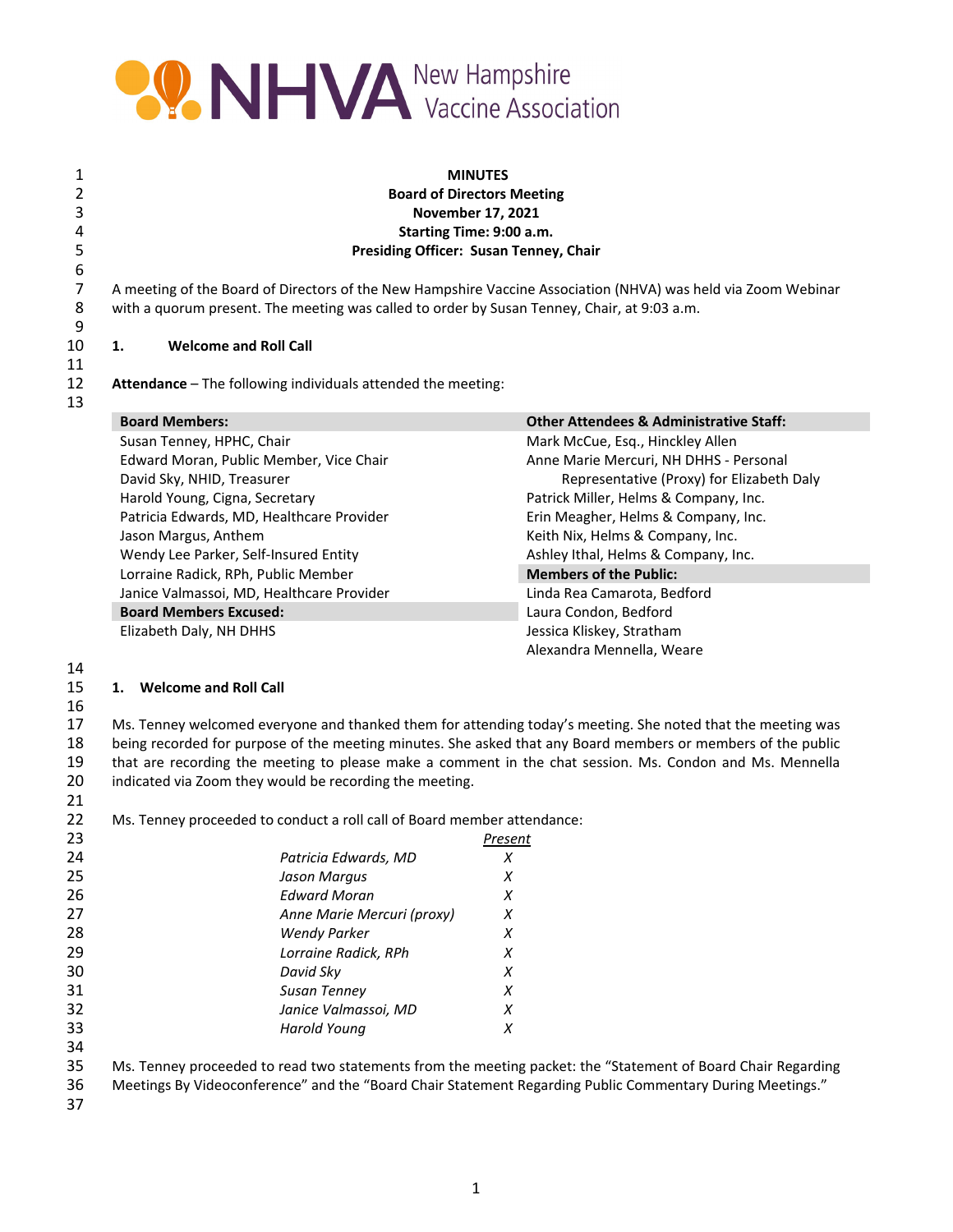

### **2. Review and Acceptance of Minutes**

 Ms. Tenney asked if there were any edits or corrections to the September 22, 2021, minutes. Ms. Tenney identified typos on lines 7, 38, 41. Additionally, on lines 308 and 309 she noted that neither the members making the motion 42 or the time were recorded. Mr. Miller will work with Attorney McCue to populate this information as it was recorded after the Executive Session ended and Mr. Miller was not in attendance.

 *VOTE RECORDED: On a motion by Mr. Margus, seconded by Ms. Radick, by roll call it was VOTED: To accept the September 22, 2021, Board meeting minutes with the corrections to lines 7, 38, 41, 308, and 309. Present Patricia Edwards, MD X Jason Margus X Anne Marie Mercuri (proxy) X* 

 *Wendy Parker X Lorraine Radick, RPh X David Sky X Susan Tenney X Janice Valmassoi, MD X Harold Young X* 

60 Note: No vote was recorded for Mr. Moran as he was not in attendance at the September 22, 2021, Board meeting.

### **3. Review and Acceptance of the FY2021 Annual Report**

 Ms. Tenney asked if there were any questions or comments on the FY2021 Annual Report draft presented. Mr. Miller pointed out that the administrative expense proportion dropped to .93% of assessment income from .95% the prior year. Additionally, he pointed out that while the chart on page two showed a slight decrease in the number of vaccines distributed by the Department of Health and Human Services (DHHS) in FY2020 from FY2019, the number increased between FY2020 and FY2021. With no further comments, Ms. Tenney asked for a motion to accept the report. 

 *VOTE RECORDED: On a motion by Ms. Parker, seconded by Dr. Edwards, by roll call it was VOTED: To accept the FY2021 Annual Report.*  

| ر ، |                            |         |  |
|-----|----------------------------|---------|--|
| 74  |                            | Present |  |
| 75  | Patricia Edwards, MD       | Х       |  |
| 76  | Jason Margus               | X       |  |
| 77  | <b>Edward Moran</b>        | X       |  |
| 78  | Anne Marie Mercuri (proxy) | X       |  |
| 79  | <b>Wendy Parker</b>        | X       |  |
| 80  | Lorraine Radick, RPh       | X       |  |
| 81  | David Sky                  | X       |  |
| 82  | Susan Tenney               | X       |  |
| 83  | Janice Valmassoi, MD       | X       |  |
| 84  | Harold Young               | X       |  |
| 85  |                            |         |  |
| 86  |                            |         |  |
| 87  |                            |         |  |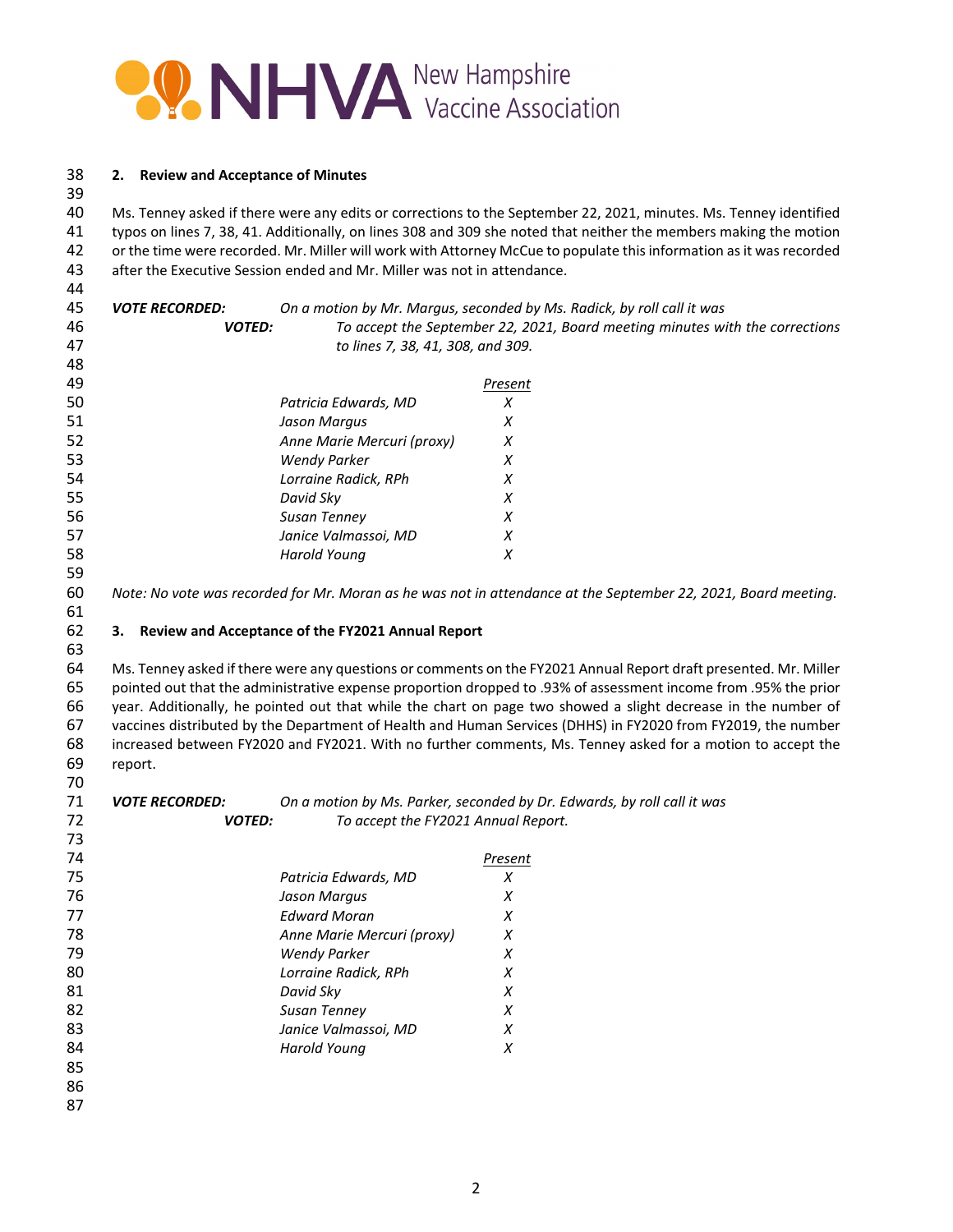

#### **4. Review and Acceptance of Proposed Changes to the Plan of Operation**

 Ms. Tenney asked Mr. Miller to walk through the proposed changes. Mr. Miller identified two, substantive changes. 91 The first, located in Article VI is to change the ninety-day notification of rate change to sixty days to bring it into alignment with the calendar in Exhibit A which indicates November 1 as the notification date. He stated that 93 functionally, the notice has gone out the past few years by mid-October which is seventy-five days. Ms. Parker stated 94 that ninety days was better for self-insured employer accounts and asked if that could be left in place or if seventy- five days could be a compromise. Mr. Miller stated that the rate is published in the September Board meeting minutes within five days of the meeting. Discussion ensued. The Board agreed to add language **[in bold]** for the sentence to read: "The Association shall undertake reasonable efforts to provide Assessable Entities not less than ninety **(90)** days' notice **and in no event less than seventy‐five (75) days' notice** of the effective date of any assessment rate change." Mr. Sky suggested that the dates for items 9, 10, and 11 in Exhibit A be changed to reflect 100 the new language. Item 9 will now read "3<sup>rd</sup> Week of September", item 10 will read "1<sup>st</sup> Week of October", and item 101 11 will read "October 15".

 The second proposed change, located in the last paragraph of the same Article VI would be to delete the word "initially" **[in bold strikethrough]** in the following sentence: "The Association shall remit the amount **initially** requested for the respective fiscal year to the New Hampshire State Treasurer (or to such other state official as may be designated by the Department of Health and Human Services from time to time), to the credit of the vaccine 107 purchase fund established pursuant to RSA 141-C:17-a, on or before June 30 each year." This change is required as the payment in June each year may be different than the payment voted on during the rate setting process given that the State no longer holds excess NHVA funds; in prior years, if the amount was greater in June, this was "absorbed" by the excess funds.

 Procedurally, once the edits are made to the document, Mr. Miller will forward it to the Insurance Commissioner for signature.

With no further discussions, Ms. Tenney asked for a motion to accept the report.

 *VOTE RECORDED: On a motion by Ms. Parker, seconded by Mr. Moran, by roll call it was VOTED: To accept the proposed changes as reviewed and discussed to the Plan of Operation.* 

| 120 |                            |         |
|-----|----------------------------|---------|
| 121 |                            | Present |
| 122 | Patricia Edwards, MD       | Х       |
| 123 | Jason Margus               | X       |
| 124 | <b>Edward Moran</b>        | X       |
| 125 | Anne Marie Mercuri (proxy) | X       |
| 126 | <b>Wendy Parker</b>        | X       |
| 127 | Lorraine Radick, RPh       | x       |
| 128 | David Sky                  | x       |
| 129 | Susan Tenney               | X       |
| 130 | Janice Valmassoi, MD       | X       |
| 131 | Harold Young               | x       |
| 132 |                            |         |
|     |                            |         |

### **5. Executive Directors Report**

 Ms. Tenney invited Mr. Miller to provide his Executive Director report. He began with a review of the proposed 2022 meeting schedule. Based upon the discussion just held, the October meeting will be changed to October 5, 2022. Ms. Meagher asked where the meetings will be held asthe document indicatesthe Insurance Department. Mr. Miller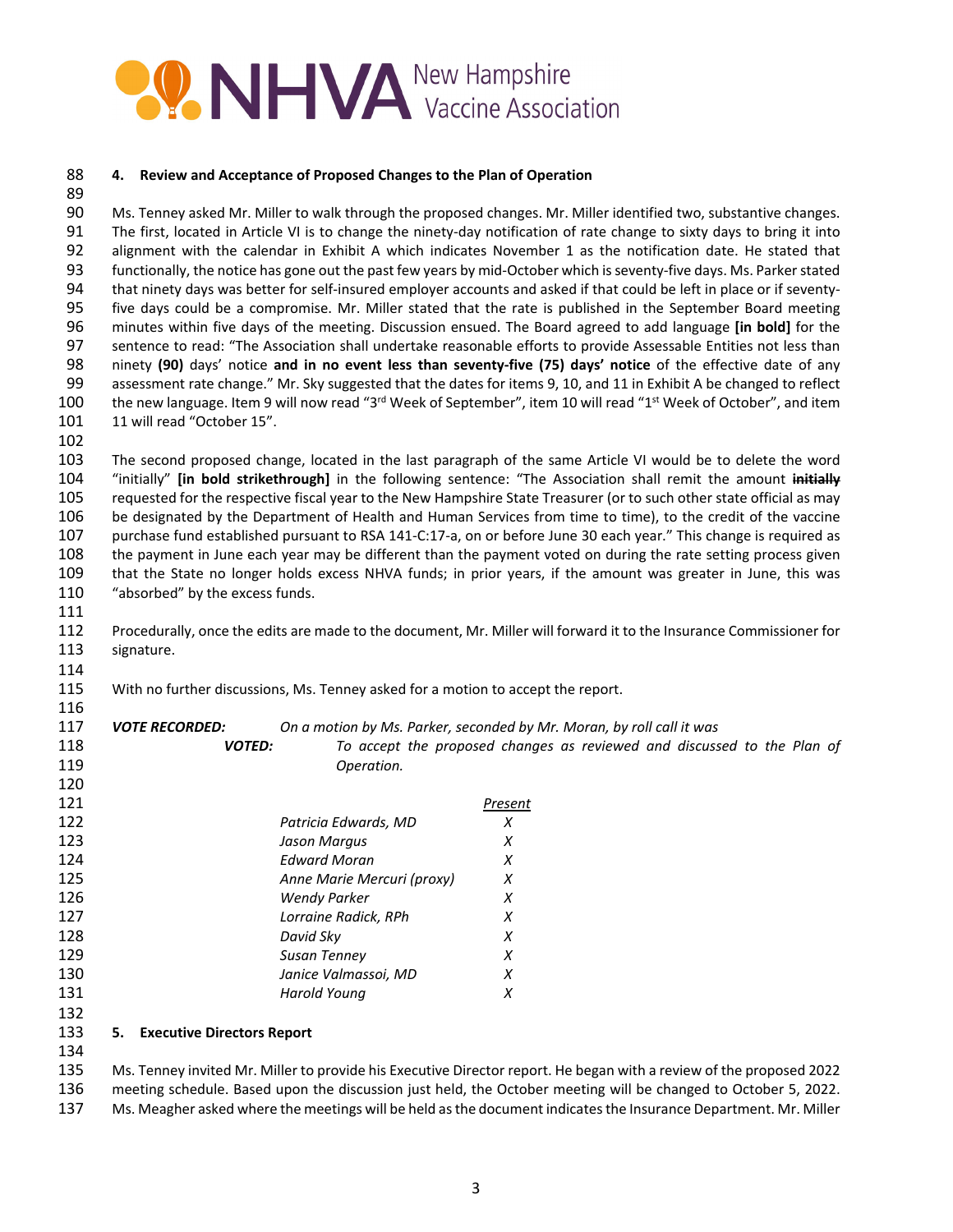

 stated, and Ms. Tenney affirmed, that while the COVID risk remains high, the meetings will be held remotely, but 139 the intention is to return to in-person meetings once possible. With no further discussion, Mr. Miller stated that meeting invitations will be sent to the Board this week.

 Mr. Miller reviewed the FYTD 2022 Unaudited Financial Statements. The current assessment period ended two days ago, so very little assessment revenue is shown through October 31. YTD the assessment revenue is close to \$100,000 ahead of budget. Total expenses are running \$2,735 ahead of budget. In terms of the assessment period that ended two days ago, the average monthly lives reported so far is 160,573 versus the budget of 161,667. The TRICARE lives reported are 15,386. For the January 2022 Board meeting, the YTD financials will show the final numbers for the collection period just ended.

 There were no questions for Mr. Miller. Ms. Tenney thanked the Helms team for their work in supporting the organization.

## **6. Department of Health and Human Services Update**

 Ms. Tenney invited Ms. Mercuri to provide an update in Ms. Daly's absence. Ms. Mercuri reported that the final CDC credit as of October 1, 2021, was \$2,837,845.05. Between July and October 2021, \$7,916,010.92 was expended with funds from the State account. She reported that the Pfizer COVID vaccine has been issued an Emergency Use Authorization for children aged five and up. Finally, Ms. Mercuri stated there is no news on when the COVID vaccine will no longer be paid for by the Federal government, but this is eventually anticipated. Ms. Tenney asked Ms. Mercuri for the State to keep the Board informed regarding anything known about the timing of the Federal government no longer paying for the COVID vaccine.

 Ms. Tenney thanked Ms. Mercuri for her report and asked if there were any questions or comments. There were none.

### **7. Public Comment**

 

 Ms. Tenney invited members of the public to provide commentary relevant to the business of the NHVA's activities. 168 Ms. Condon expressed concerns that the meeting minutes of September 22, 2021, did not fully reflect her comments regarding the NHVA's Public Access Policy. She reiterated her request for the posting of full meeting video and audio recordings to be posted on the NHVA website.

 No other members of the public indicated the desire to speak. Ms. Tenney thanked Ms. Condon for her comments. 

**8. Executive Session**

 Ms. Tenney stated that the Board needed to move into an Executive Session to discuss management and legal items.

| 178 | <b>VOTE RECORDED:</b> |                            | On a motion by Mr. Moran, seconded by Mr. Young, by roll call it was |
|-----|-----------------------|----------------------------|----------------------------------------------------------------------|
| 179 | <b>VOTED:</b>         |                            | To enter into Executive Session at 9:43 a.m.                         |
| 180 |                       |                            |                                                                      |
| 181 |                       |                            | Present                                                              |
| 182 |                       | Patricia Edwards, MD       | X                                                                    |
| 183 |                       | Jason Margus               | X                                                                    |
| 184 |                       | <b>Edward Moran</b>        | х                                                                    |
| 185 |                       | Anne Marie Mercuri (proxy) | X                                                                    |
| 186 |                       | Wendy Parker               | X                                                                    |
| 187 |                       | Lorraine Radick, RPh       |                                                                      |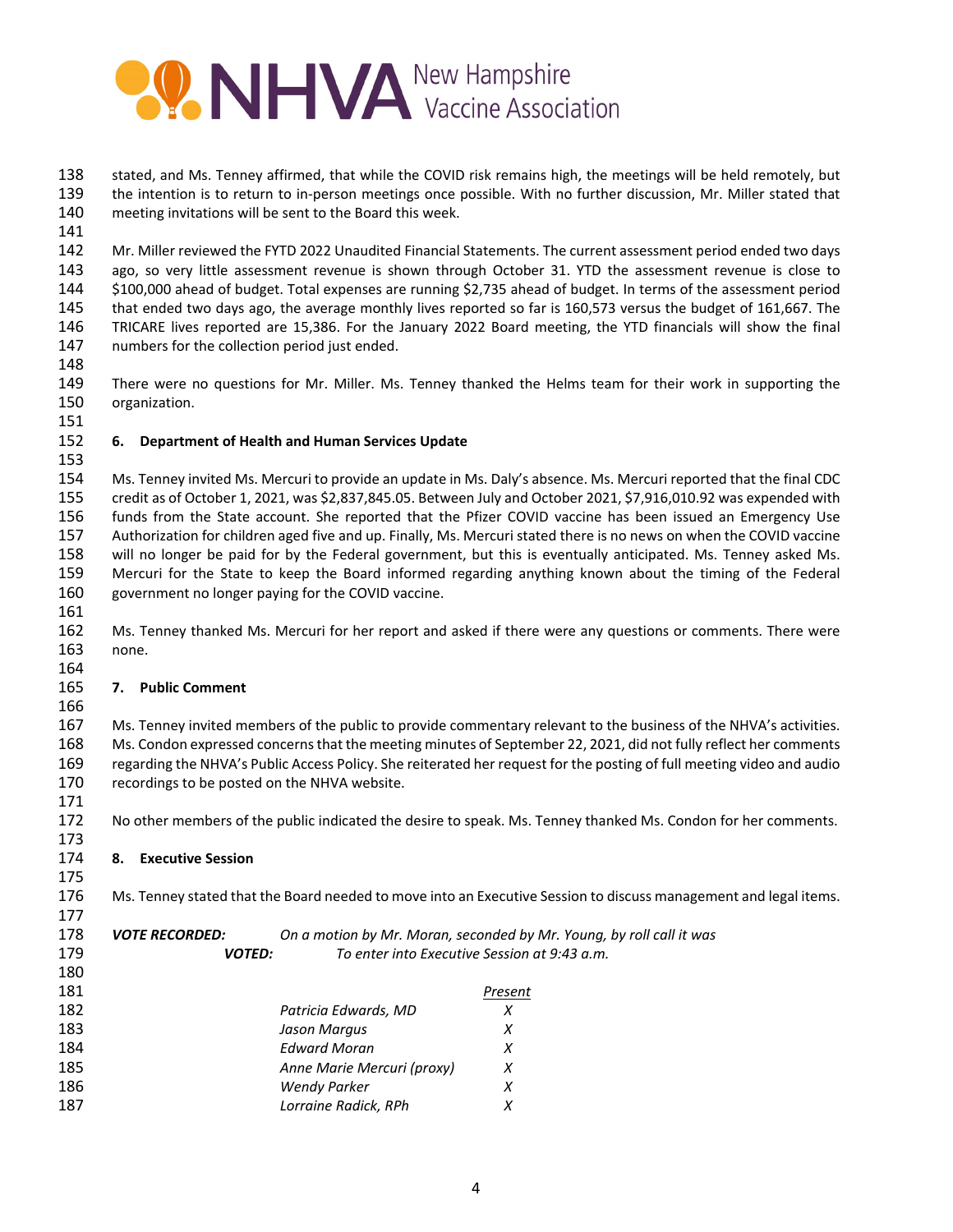

| 188 |                       | David Sky                               | X                                                                                                                    |
|-----|-----------------------|-----------------------------------------|----------------------------------------------------------------------------------------------------------------------|
| 189 |                       | <b>Susan Tenney</b>                     | X                                                                                                                    |
| 190 |                       | Janice Valmassoi, MD                    | Χ                                                                                                                    |
| 191 |                       | <b>Harold Young</b>                     | X                                                                                                                    |
| 192 |                       |                                         |                                                                                                                      |
| 193 | <b>VOTE RECORDED:</b> |                                         | On a motion by Mr. Moran, seconded by Ms. Radick, by roll call it was                                                |
| 194 | <b>VOTED:</b>         | To exit Executive Session at 10:05 a.m. |                                                                                                                      |
| 195 |                       |                                         |                                                                                                                      |
| 196 |                       |                                         | Present                                                                                                              |
| 197 |                       | Patricia Edwards, MD                    | Χ                                                                                                                    |
| 198 |                       | Jason Margus                            | Х                                                                                                                    |
| 199 |                       | <b>Edward Moran</b>                     | Х                                                                                                                    |
| 200 |                       | Anne Marie Mercuri (proxy)              | Χ                                                                                                                    |
| 201 |                       | <b>Wendy Parker</b>                     | Χ                                                                                                                    |
| 202 |                       | Lorraine Radick, RPh                    | X                                                                                                                    |
| 203 |                       | David Sky                               | X                                                                                                                    |
| 204 |                       | Susan Tenney                            | X                                                                                                                    |
| 205 |                       | Janice Valmassoi, MD                    | Χ                                                                                                                    |
| 206 |                       | Harold Young                            | X                                                                                                                    |
| 207 |                       |                                         |                                                                                                                      |
| 208 | <b>VOTE RECORDED:</b> |                                         | On a motion by Mr. Sky, seconded by Mr. Moran, by roll call it was                                                   |
| 209 | <b>VOTED:</b>         |                                         | To approve the publication of the Executive Session minutes.                                                         |
| 210 |                       |                                         |                                                                                                                      |
| 211 |                       |                                         | <b>Present</b>                                                                                                       |
| 212 |                       | Patricia Edwards, MD                    | X                                                                                                                    |
| 213 |                       | Jason Margus                            | X                                                                                                                    |
| 214 |                       | <b>Edward Moran</b>                     | Х                                                                                                                    |
| 215 |                       | Anne Marie Mercuri (proxy)              | Х                                                                                                                    |
| 216 |                       | <b>Wendy Parker</b>                     | X                                                                                                                    |
| 217 |                       | Lorraine Radick, RPh                    | Х                                                                                                                    |
| 218 |                       | David Sky                               | X                                                                                                                    |
| 219 |                       | Susan Tenney                            | Х                                                                                                                    |
| 220 |                       | Janice Valmassoi, MD                    | Χ                                                                                                                    |
| 221 |                       | <b>Harold Young</b>                     | X                                                                                                                    |
| 222 |                       |                                         |                                                                                                                      |
| 223 |                       |                                         | Board of Directors - Execution Session Minutes                                                                       |
| 224 |                       |                                         | 11/17/21                                                                                                             |
| 225 |                       |                                         |                                                                                                                      |
| 226 |                       |                                         | The Board sought guidance from Attorney Mark McCue regarding statements made during public testimony                 |
| 227 |                       |                                         | about its adherence to its Public Access Policy. Attorney McCue explained the inaccuracy of the statements and       |
| 228 |                       |                                         | summarized the Association's obligations under the Policy. He also assured the Board that both he and Mr. Miller     |
| 229 |                       |                                         | had responded directly to the complainant to dispute the allegations and to clarify the legal requirements under the |
| 230 | Policy.               |                                         |                                                                                                                      |
| 231 |                       |                                         |                                                                                                                      |
| 232 |                       |                                         | The Board then sought legal guidance regarding activity by Board members in their individual capacity                |
| 233 |                       |                                         | supporting or opposing proposed legislation. Attorney McCue reminded the Board about its Public Communication        |
| 234 |                       |                                         | Policy and the section on political activity. He explained that Board members could not give the appearance that     |
|     |                       |                                         |                                                                                                                      |

235 they are conducting political activity on behalf of the Association or in their capacity as an Association Board<br>236 member. Mr. Miller stated that he will re-circulate the Public Communication Policy to Board members. member. Mr. Miller stated that he will re-circulate the Public Communication Policy to Board members. The Board